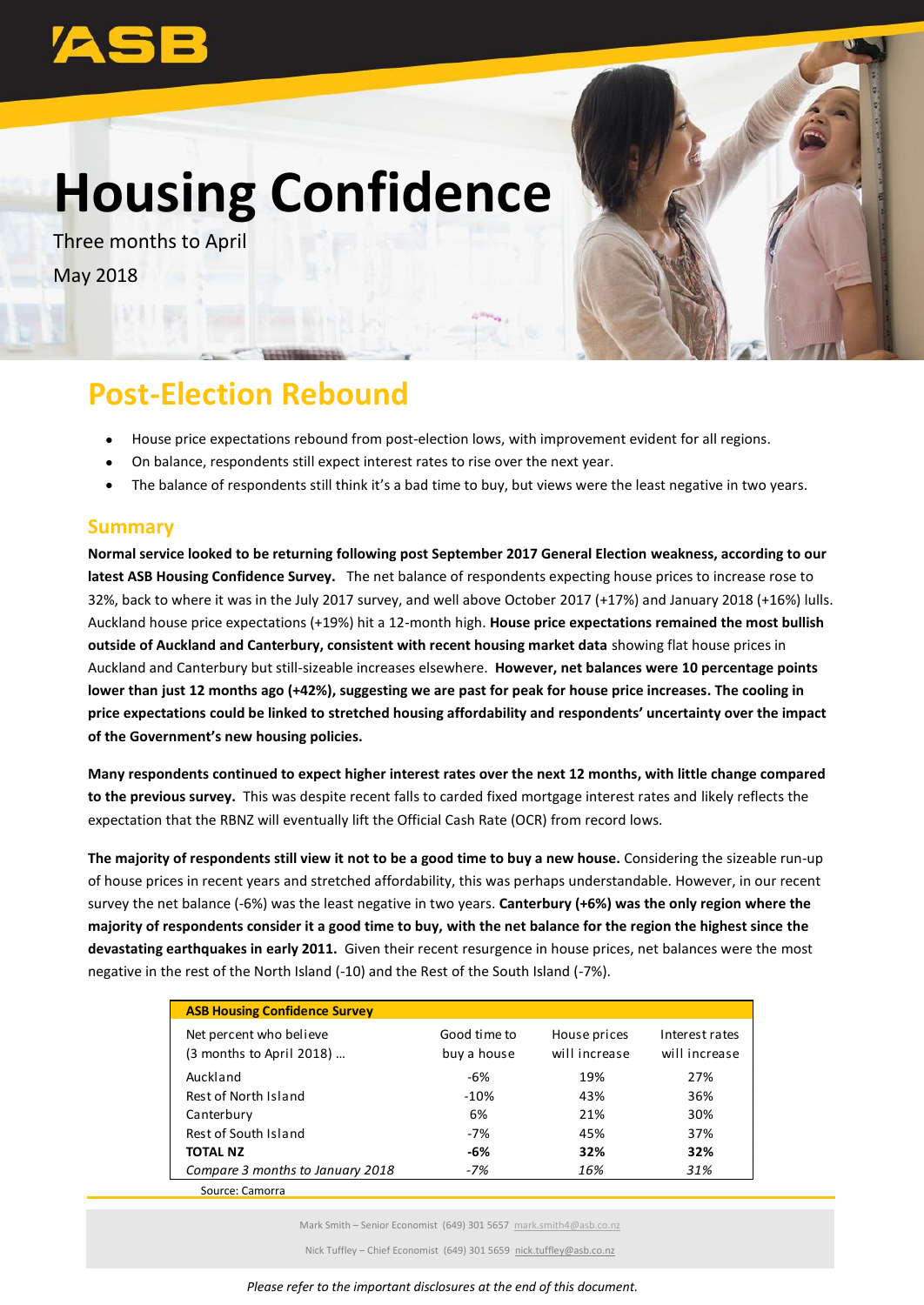#### **Price expectations lift from 6½ year lows**

The net balance of respondents expecting house prices to rise lifted to 32% in the most recent survey from the mid-2011 lull of 16% in January. Net balances were still well below the +42% this time last year.

A breakdown of the nationwide figures for the most recent quarter showed:

- 46% of respondents to the ASB survey expect higher prices, while 13% expect prices to fall (it was 36% and 20% last quarter);
- On balance, a net 32% expect higher prices (was 16% last quarter);
- 27% expect no change in prices (29% last quarter); while 15% don't know (was 14%).

Improvement was evident for all of the broad regions in the survey. Whilst having the lowest net balance of the regions, price expectations hit a 12 month high in Auckland (+19%). Canterbury expectations firmed, but at +21% remained below the nationwide average for the  $14<sup>th</sup>$  consecutive quarter. Price expectations remained more upbeat in the Rest of the South Island (+45%) and the Rest of the North Island (+43%), with net balances for these two regions having taken the top spot over the last three years.

The chart clearly shows the rebound in nationwide and regional house price expectations. This has occurred during a period in which annual increases in the REINZ nationwide house price index have remained in the low single digits. It is too soon to tell if firming house price expectations will translate into observed house price increases, particularly with stillconsiderable uncertainties over the impact of proposed government policy changes. What has remained evident, however, is that regional house price



expectations from our survey have tended to reflect recently observed house price developments. Less upbeat house price expectations for Auckland and Canterbury are consistent with broadly flat observed house prices. Conversely, stronger house price expectations for the rest of the country are consistent with sizeable house price increases observed outside of the major urban areas.

#### **Interest rate expectations barely budge**

The majority of respondents continue to expect higher interest rates, but expectations have barely budged compared to three months earlier, and are well below those evident a year ago. A breakdown of the net quarterly figures show:

- 38% expect higher interest rates over the coming year, while only 6% expect lower interest rates (was 37% and 6% last quarter);
- The net balance of 32% was little changed on the 31% in January and compared to a net 51% in April 2017.
- 30% expect interest rates to stay the same (30%); while 26% don't know (26%).

Regions where house price expectations were the strongest (notably Other North

Island (+36%) and Other South Island (+37%)) tended to be more confident that interest rates would rise. Net balances for Auckland (+27%) and Canterbury (+30%) were below the nationwide average.

Carded mortgage interest rates have been drifting down and are currently at historically-low levels. However, the general consensus is that interest rates will start to drift higher over coming years. Indeed, we expect the OCR to move up from August 2019, but assume a gradual path of policy tightening and historically low OCR endpoint this cycle. This should ensure that mortgage interest rates stay reasonably low over the next few years.

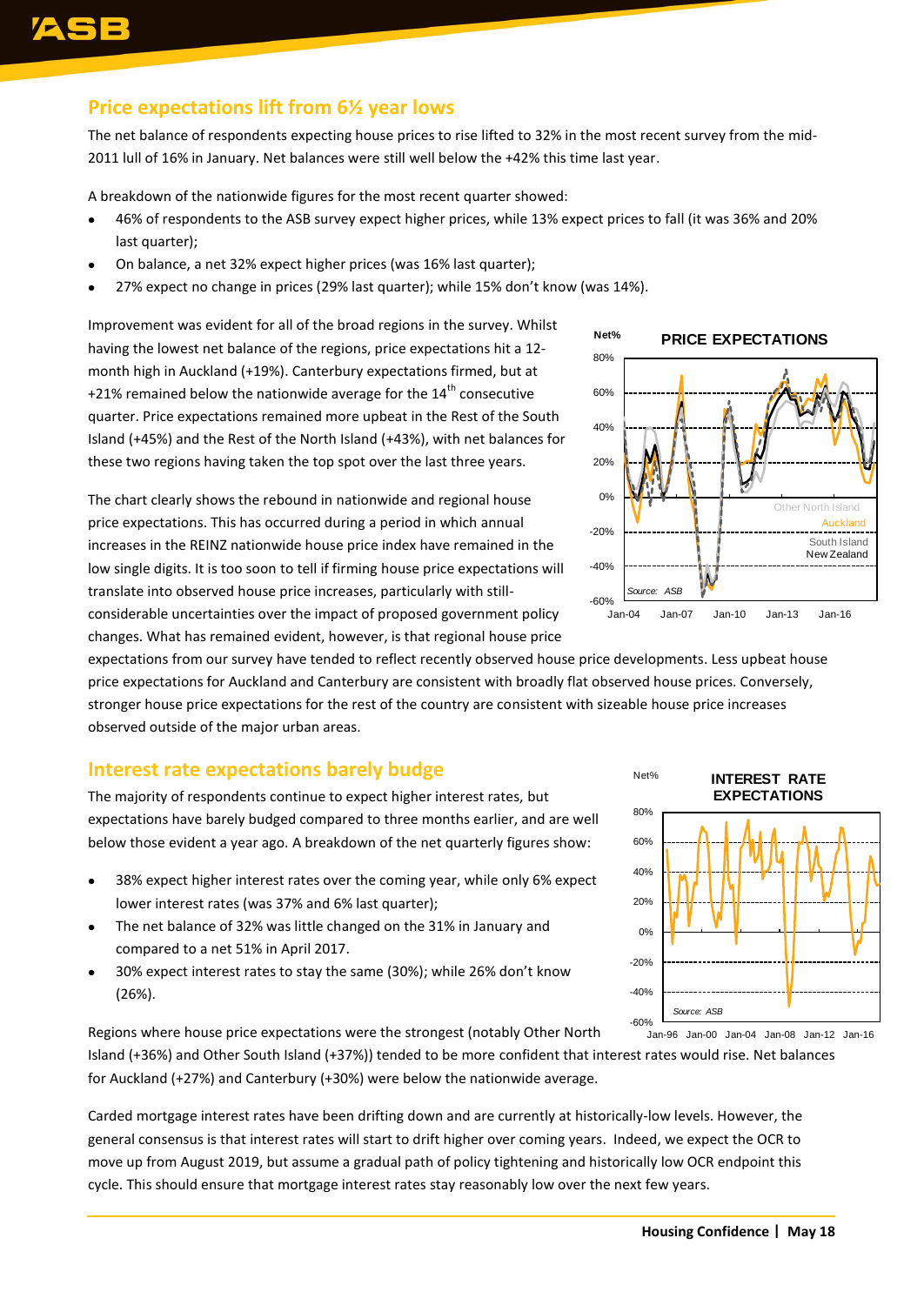### **Not as bad a time to buy as over the last 2 years**

Net balances remained in negative territory, with house price pessimists outnumbering optimists in most regions. Encouragingly, however, this net balance is now considerably less negative than it was a year ago (-17%), with only a net 6% believing it not to be a good time to purchase, the least negative net balance in two years. This signals that although respondents are generally cautious on the outlook, there is (slowly) growing confidence that a soft landing for the housing market could be achieved. Breaking down the net quarterly nationwide figure shows:

- 14% say it is a good time to buy, while 20% say it is a bad time (was 13% and 20% last quarter);
- The difference is the net -6% plotted opposite (was -7% last quarter);
- 53% say it is neither good nor bad (was 53%), and 14% don't know (14%).

-40% -20% 0% 20% 40% 60% 80% Jan-04 Jan-07 Jan-10 Jan-13 Jan-16 *Source: ASB*  Net% **GOOD/BAD TIME TO BUY Nationwide Auckland Canterbury**

Canterbury (+6%) was the only region where the majority of respondents consider it a good time to buy, with the net balance for the region the highest since the devastating earthquakes in early 2011.The Auckland net balance (-6%) was in line with nationwide averages. Given their recent resurgence in house prices, net balances were the most negative in the rest of the North Island (-10) and the Rest of the South Island (-7%). Net balances for all of the regions were considerably less negative than a year ago.

#### **In summary**

- House price expectations rebounded nationwide and for all of the broad regional areas. Auckland price expectations lifted to a 12-month high (19%). Price expectations were the most upbeat in the Rest of the South Island (+45%) and the Rest of the North Island (+43%).
- Despite some falls for fixed mortgage rates, respondents continue to expect interest rates to increase in the next 12 months (net 32%), fractionally up on last quarter, but not to the same extent as 12 months ago.
- Most respondents still see it as a bad time to buy, but views are the least pessimistic in two years. Canterbury respondents view it as the best time to buy since early 2011.

#### **Additional housing commentary**

For more commentary on the housing market and on home loan rates go to the following online ASB reports:

- [Housing Confidence](https://www.asb.co.nz/documents/economic-research/housing-confidence.html) (this report)
- [Home Loan Rates](https://www.asb.co.nz/documents/economic-research/home-loan-rate-report.html)
- [Weekly Economic Reports](https://www.asb.co.nz/documents/economic-research/economic-weekly.html)
- **•** [Home Economics](https://www.asb.co.nz/documents/economic-research/home-economics.html)

For general reference, the reports are included within the online Information Centre [\(https://reports.asb.co.nz/index.html\)](https://reports.asb.co.nz/index.html).

For specific reference to housing, reports that include housing commentary can be accessed via a Search page [\(https://reports.asb.co.nz/search/keyword.html\)](https://reports.asb.co.nz/search/keyword.html) by selecting the keyword "Housing".